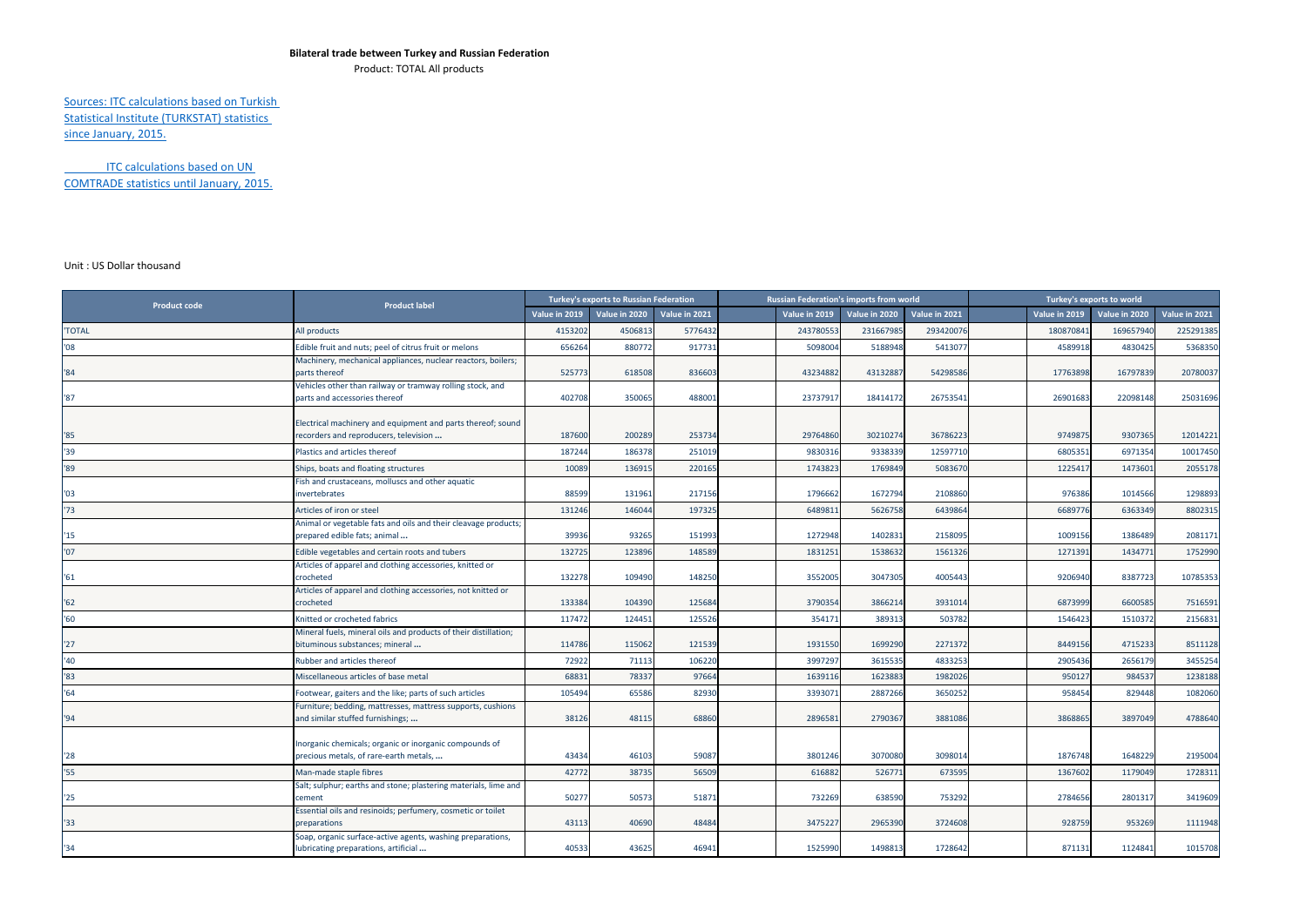| '32          | Tanning or dyeing extracts; tannins and their derivatives;<br>dyes, pigments and other colouring                           | 32896 | 37457 | 4588  | 1910331  | 1828152  | 2141396  | 869353   | 891226  | 1130425  |
|--------------|----------------------------------------------------------------------------------------------------------------------------|-------|-------|-------|----------|----------|----------|----------|---------|----------|
|              | Man-made filaments; strip and the like of man-made textile                                                                 |       |       |       |          |          |          |          |         |          |
| '54          | materials                                                                                                                  | 3580  | 38326 | 44647 | 512566   | 487206   | 624857   | 1520882  | 133352  | 1871798  |
| 38           | Miscellaneous chemical products<br>Dairy produce; birds' eggs; natural honey; edible products of                           | 33738 | 32327 | 41745 | 3403973  | 3473618  | 3857518  | 764666   | 115749  | 1221685  |
| '04          | animal origin, not elsewhere                                                                                               | 8219  | 8227  | 40233 | 2966997  | 2873050  | 2941474  | 686689   | 612868  | 858856   |
| '57          | Carpets and other textile floor coverings                                                                                  | 17876 | 21804 | 3655  | 218496   | 19987    | 248438   | 2553899  | 262104  | 3240304  |
|              | Oil seeds and oleaginous fruits; miscellaneous grains, seeds                                                               |       |       |       |          |          |          |          |         |          |
| 12           | and fruit; industrial or medicinal                                                                                         | 3186  | 36315 | 36262 | 1721721  | 1872341  | 2343562  | 527647   | 446384  | 579109   |
| 72           | Iron and steel<br>Other made-up textile articles; sets; worn clothing and worn                                             | 2584  | 25501 | 34852 | 5027985  | 3726934  | 591779   | 10020302 | 880321  | 17089925 |
| '63          | textile articles; rags                                                                                                     | 32355 | 32202 | 34757 | 824905   | 1402213  | 996137   | 2114705  | 252148  | 2895353  |
| '74'         | Copper and articles thereof                                                                                                | 44427 | 25122 | 3007  | 1031596  | 1567072  | 1732397  | 1524530  | 158101  | 2600107  |
| '44          | Wood and articles of wood; wood charcoal                                                                                   | 6979  | 11543 | 2961  | 616044   | 62097    | 80431    | 874894   | 97702   | 1474022  |
| '82          | Tools, implements, cutlery, spoons and forks, of base metal;<br>parts thereof of base metal                                | 12468 | 12025 | 29118 | 1721538  | 1671551  | 2075588  | 269683   | 25532   | 326139   |
|              | Natural or cultured pearls, precious or semi-precious stones,                                                              |       |       |       |          |          |          |          |         |          |
| '71          | precious metals, metals clad                                                                                               | 36276 | 18568 | 28900 | 1066071  | 791565   | 1143738  | 7332841  | 6693436 | 10962233 |
| 43'          | Furskins and artificial fur; manufactures thereof                                                                          | 2934  | 16514 | 26560 | 252790   | 115522   | 137322   | 161772   | 10182   | 153024   |
| 152          | Cotton                                                                                                                     | 30538 | 29081 | 26132 | 552200   | 532874   | 741495   | 1732443  | 146345  | 2266109  |
| '76          | Aluminium and articles thereof                                                                                             | 47818 | 26728 | 2601  | 1194182  | 1067356  | 1424105  | 3116848  | 306089  | 5174281  |
| '20          | Preparations of vegetables, fruit, nuts or other parts of plants                                                           | 18663 | 21016 | 2591  | 1232996  | 1144537  | 1300158  | 2088314  | 2364552 | 2696086  |
| '69'         | Ceramic products                                                                                                           | 1687  | 15835 | 2561  | 933037   | 932231   | 115379   | 1166848  | 124754  | 1616448  |
| 17           | Sugars and sugar confectionery                                                                                             | 17538 | 18249 | 2547  | 361826   | 314364   | 397441   | 641209   | 67079   | 993605   |
| '30          | <b>Pharmaceutical products</b>                                                                                             | 30992 | 18627 | 22895 | 14068982 | 10806628 | 13777295 | 1430427  | 182605  | 1905253  |
|              |                                                                                                                            |       |       |       |          |          |          |          |         |          |
| '35          | Albuminoidal substances; modified starches; glues; enzymes<br>Preparations of cereals, flour, starch or milk; pastrycooks' | 11091 | 13200 | 21942 | 716872   | 751832   | 926739   | 235358   | 250994  | 340707   |
| '19          | products                                                                                                                   | 9790  | 14137 | 21447 | 879639   | 851275   | 953181   | 1911098  | 207903  | 2170299  |
| '29          | Organic chemicals                                                                                                          | 8949  | 6286  | 21128 | 4445993  | 4571544  | 5840946  | 652734   | 60202   | 1067273  |
| 21           | Miscellaneous edible preparations                                                                                          | 17002 | 18851 | 21108 | 1445419  | 1502726  | 1736533  | 763861   | 80933   | 877882   |
| '56          | Wadding, felt and nonwovens; special yarns; twine, cordage,<br>ropes and cables and articles thereof                       | 16655 | 18590 | 20448 | 493877   | 523940   | 591689   | 814991   | 95575   | 1073483  |
|              | Articles of stone, plaster, cement, asbestos, mica or similar                                                              |       |       |       |          |          |          |          |         |          |
| $^{\circ}68$ | naterials                                                                                                                  | 21368 | 15043 | 20150 | 935928   | 859818   | 962944   | 1421935  | 147461  | 1861516  |
|              | Optical, photographic, cinematographic, measuring, checking,                                                               |       |       |       |          |          |          |          |         |          |
| '90          | precision, medical or surgical                                                                                             | 13489 | 15662 | 1971  | 7292482  | 8110034  | 8666210  | 1182722  | 131776  | 1421027  |
| '24          | Tobacco and manufactured tobacco substitutes                                                                               | 16980 | 17397 | 19350 | 874773   | 836850   | 834244   | 909792   | 90921   | 781679   |
|              | Paper and paperboard; articles of paper pulp, of paper or of                                                               |       |       |       |          |          |          |          |         |          |
| '48          | oaperboard<br>Articles of leather; saddlery and harness; travel goods,                                                     | 18958 | 19328 | 19242 | 245411   | 230641   | 270133   | 1785426  | 172541  | 2163274  |
| '42          | handbags and similar containers; articles                                                                                  | 11842 | 11703 | 17175 | 964093   | 821950   | 111321   | 351246   | 28483   | 413427   |
| '70          | Glass and glassware                                                                                                        | 1988  | 24595 | 15852 | 908165   | 91967    | 114851   | 1097565  | 105236  | 1357984  |
| 96           | Miscellaneous manufactured articles                                                                                        | 9559  | 10126 | 14544 | 1174129  | 108688   | 1361672  | 933444   | 90216   | 954177   |
| '88          | Aircraft, spacecraft, and parts thereof                                                                                    | 304   | 1597  | 1252  |          |          |          | 1197033  | 90042   | 1407656  |
| '58          | Special woven fabrics; tufted textile fabrics; lace; tapestries;<br>trimmings; embroidery                                  | 13994 | 12093 | 11931 | 129526   | 121284   | 165551   | 416822   | 378753  | 464337   |
|              |                                                                                                                            |       |       |       |          |          |          |          |         |          |
| '93          | Arms and ammunition; parts and accessories thereof                                                                         | 7661  | 13191 | 9539  |          |          |          | 402891   | 652616  | 1085569  |
| 18           | Cocoa and cocoa preparations                                                                                               | 14548 | 4126  | 9299  | 1248863  | 1221288  | 1400790  | 665890   | 65301   | 775544   |
| '99          | Commodities not elsewhere specified                                                                                        | 10632 | 6260  | 9189  | 6153790  | 9074291  | 14209020 | 338946   | 394622  | 403127   |
| '59          | mpregnated, coated, covered or laminated textile fabrics;<br>textile articles of a kind suitable                           | 9526  | 8180  | 8919  | 357780   | 339887   | 455307   | 297718   | 25657   | 308164   |
|              |                                                                                                                            |       |       |       |          |          |          |          |         |          |
| '41          | Raw hides and skins (other than furskins) and leather                                                                      | 7168  | 2526  | 6329  | 57861    | 45307    | 50903    | 234100   | 155984  | 253124   |
| '79          | Zinc and articles thereof                                                                                                  | 15    | 13    | 4436  | 161956   | 122975   | 228611   | 10946    | 7153    | 16523    |